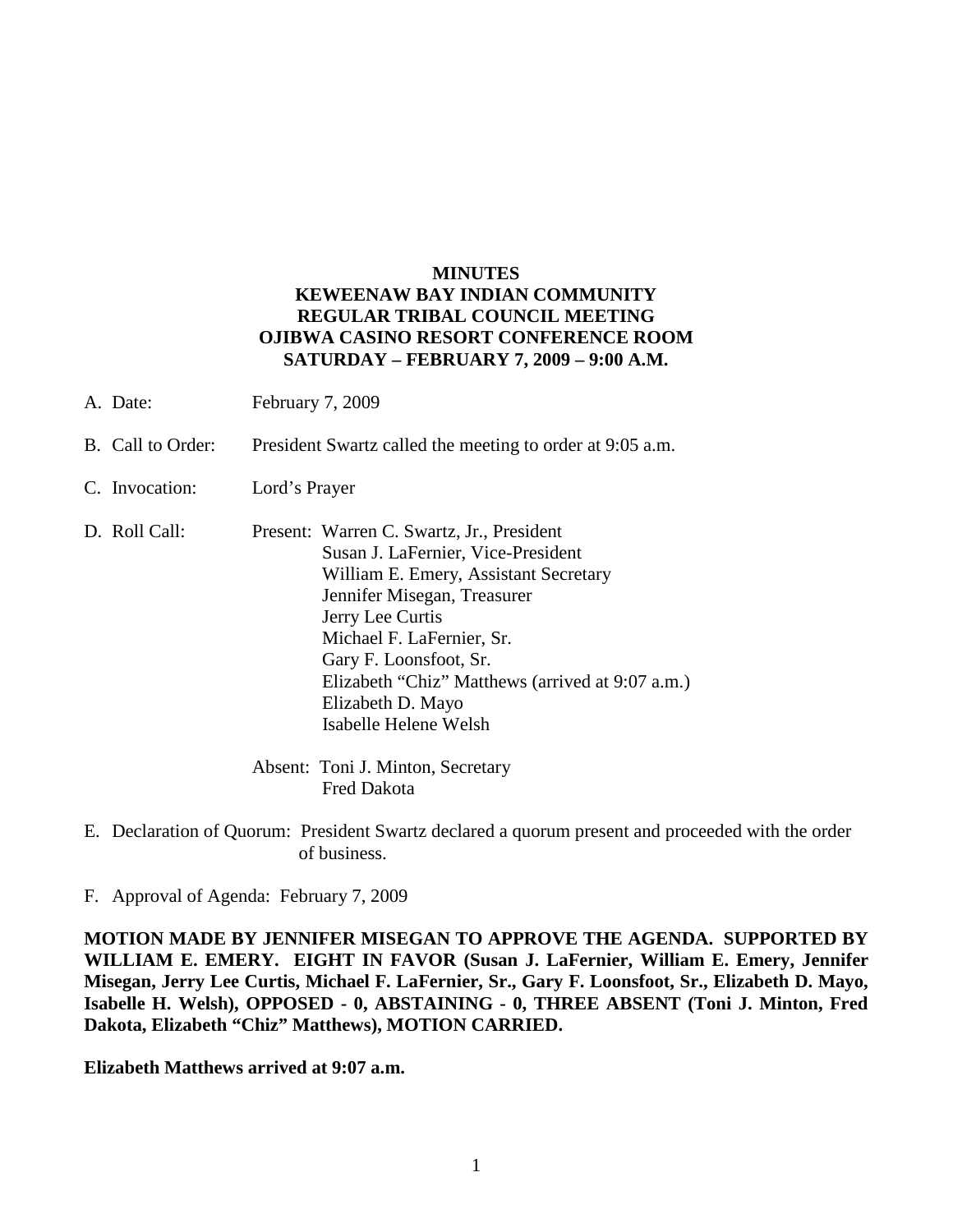- G. For Your Information:
	- 1. A "Thank you" from the family of Mary Schofield
	- 2. A "Thank you" from Debbie Parrish
	- 3. A "Thank you" from Vickie Laporte
	- 4. A "Thank you" from Baraga Area Schools Superintendent for the 2% funds
	- 5. A "Thank you" from Sands Township Parks and Recreation for the 2% funds
	- 6. A "Thank you" from Charter Township of Chocolay for the 2% funds
	- 7. A "Thank you" from L'Anse Area Schools Superintendent for the 2% funds
	- 8. A "Thank you" from Toys For Tots
	- 9. A "Thank you" from Marquette County Aging Services for the 2% funds
	- 10. VOIGT Task Force Meeting Minutes from 12/04/08 Mille Lacs, MN
	- 11. A copy of the Gaming Commission Meeting Minutes from 11/24/08, 12/09/08, 12/16/08, and 01/13/09
	- 12. A copy of a letter from the Women's Center/Harbor House Domestic Violence Shelter and Women's Center Board of Directors of Marquette on the loss of our Tribal member.
	- 13. A letter from Betty Cardinal for a mural at the Library
	- 14. A copy of the Sequoyah National Research Center Newsletter January 2009
	- 15. Public Meeting Scheduled on Humboldt Mill Permit Application February  $18<sup>th</sup>$  in Champion, MI
- H. Approval of Meeting Minutes:
	- 1. November 6, 2008

**MOTION MADE BY ELIZABETH D. MAYO TO APPROVE THE NOVEMBER 6, 2008 MEETING MINUTES WITH THE CHANGE. SUPPORTED BY JERRY LEE CURTIS. SIX IN FAVOR (Susan J. LaFernier, William E. Emery, Jennifer Misegan, Jerry Lee Curtis, Elizabeth "Chiz" Matthews, Elizabeth D. Mayo), OPPOSED - 0, THREE ABSTAINING (Michael F. LaFernier, Sr., Gary F. Loonsfoot, Sr., Isabelle H. Welsh), TWO ABSENT (Toni J. Minton, Fred Dakota), MOTION CARRIED.**

2. November 7, 2008

**MOTION MADE BY JENNIFER MISEGAN TO APPROVE THE NOVEMBER 7, 2008 MEETING MINUTES. SUPPORTED BY ELIZABETH "CHIZ" MATTHEWS. SIX IN FAVOR (Susan J. LaFernier, William E. Emery, Jennifer Misegan, Jerry Lee Curtis, Elizabeth "Chiz" Matthews, Elizabeth D. Mayo), OPPOSED - 0, THREE ABSTAINING (Michael F. LaFernier, Sr., Gary F. Loonsfoot, Sr., Isabelle H. Welsh), TWO ABSENT (Toni J. Minton, Fred Dakota), MOTION CARRIED.**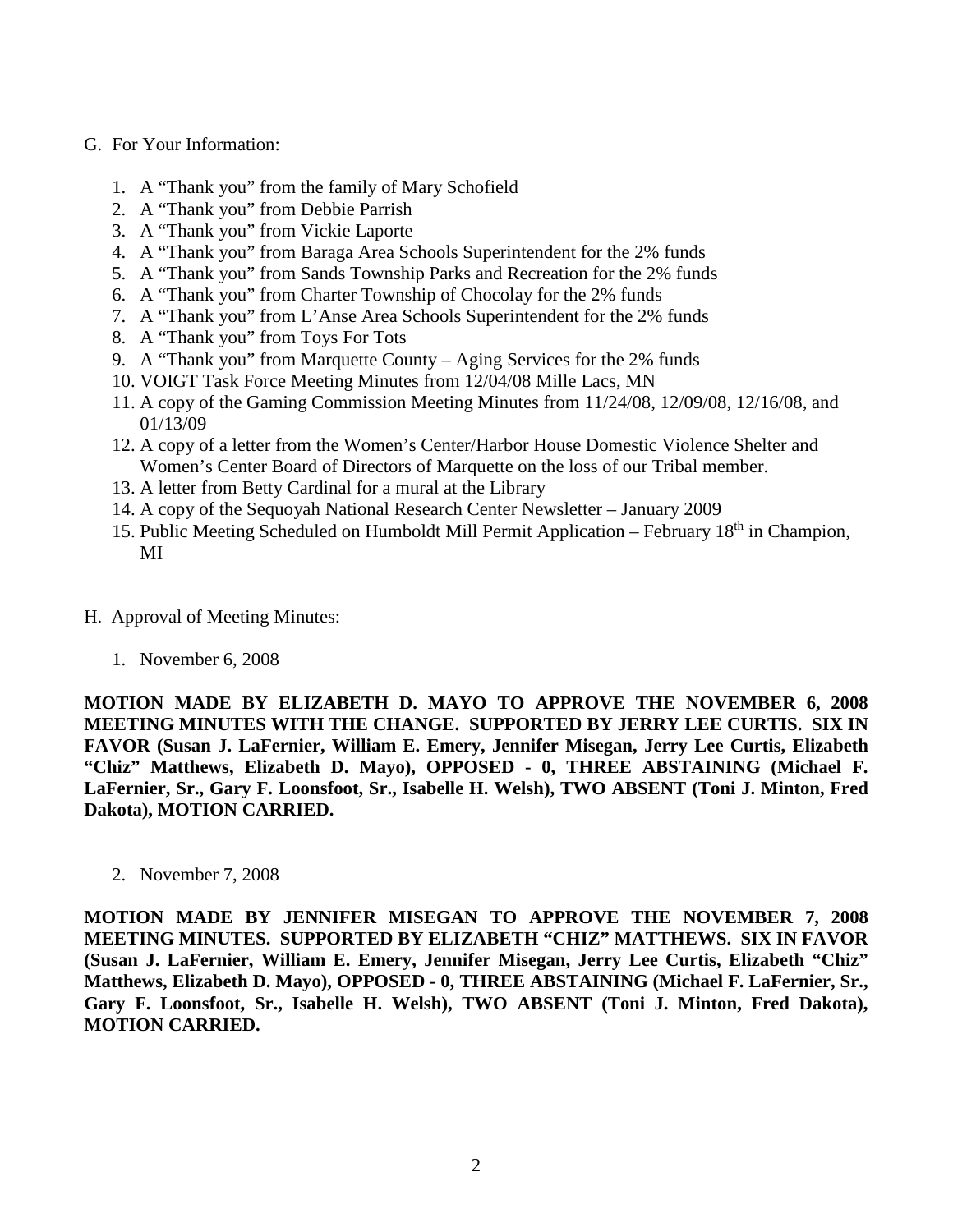I. President's Report/January 2009 - available for your review

**MOTION MADE BY MICHAEL F. LAFERNIER, SR. TO APPROVE THE JANUARY 2009 PRESIDENT'S REPORT. SUPPORTED BY WILLIAM E. EMERY. NINE IN FAVOR (Susan J. LaFernier, William E. Emery, Jennifer Misegan, Jerry Lee Curtis, Michael F. LaFernier, Sr., Gary F. Loonsfoot, Sr., Elizabeth "Chiz" Matthews, Elizabeth D. Mayo, Isabelle H. Welsh), OPPOSED - 0, ABSTAINING - 0, TWO ABSENT (Toni J. Minton, Fred Dakota), MOTION CARRIED.**

J. Vice-President's Report/January 2009 - available for your review

**MOTION MADE BY GARY F. LOONSFOOT, SR. TO APPROVE THE JANUARY 2009 VICE-PRESIDENT'S REPORT. SUPPORTED BY ELIZABETH "CHIZ" MATTHEWS. NINE IN FAVOR (Susan J. LaFernier, William E. Emery, Jennifer Misegan, Jerry Lee Curtis, Michael F. LaFernier, Sr., Gary F. Loonsfoot, Sr., Elizabeth "Chiz" Matthews, Elizabeth D. Mayo, Isabelle H. Welsh), OPPOSED - 0, ABSTAINING - 0, TWO ABSENT (Toni J. Minton, Fred Dakota), MOTION CARRIED.**

K. CEO's Report/January 2009 - available for your review [Also available on ojibwa.com]

**MOTION MADE BY MICHAEL F. LAFERNIER, SR. TO APPROVE THE JANUARY 2009 CEO'S REPORT. SUPPORTED BY WILLIAM E. EMERY. NINE IN FAVOR (Susan J. LaFernier, William E. Emery, Jennifer Misegan, Jerry Lee Curtis, Michael F. LaFernier, Sr., Gary F. Loonsfoot, Sr., Elizabeth "Chiz" Matthews, Elizabeth D. Mayo, Isabelle H. Welsh), OPPOSED - 0, ABSTAINING - 0, TWO ABSENT (Toni J. Minton, Fred Dakota), MOTION CARRIED.**

L. Secretary's Report/January 2009 - available for your review

[Toni Minton not present – President Swartz read the report]

**MOTION MADE BY JENNIFER MISEGAN TO APPROVE THE JANUARY 2009 SECRETARY'S REPORT. SUPPORTED BY ELIZABETH "CHIZ" MATTHEWS. NINE IN FAVOR (Susan J. LaFernier, William E. Emery, Jennifer Misegan, Jerry Lee Curtis, Michael F. LaFernier, Sr., Gary F. Loonsfoot, Sr., Elizabeth "Chiz" Matthews, Elizabeth D. Mayo, Isabelle H. Welsh), OPPOSED - 0, ABSTAINING - 0, TWO ABSENT (Toni J. Minton, Fred Dakota), MOTION CARRIED.**

M. Treasurer's Report/January 2009 - available for your review

**MOTION MADE BY WILLIAM E. EMERY TO APPROVE THE JANUARY 2009 TREASURER'S REPORT. SUPPORTED BY ELIZABETH "CHIZ" MATTHEWS. NINE IN FAVOR (Susan J. LaFernier, William E. Emery, Jennifer Misegan, Jerry Lee Curtis, Michael F. LaFernier, Sr., Gary F. Loonsfoot, Sr., Elizabeth "Chiz" Matthews, Elizabeth D. Mayo, Isabelle H. Welsh), OPPOSED - 0, ABSTAINING - 0, TWO ABSENT (Toni J. Minton, Fred Dakota), MOTION CARRIED.**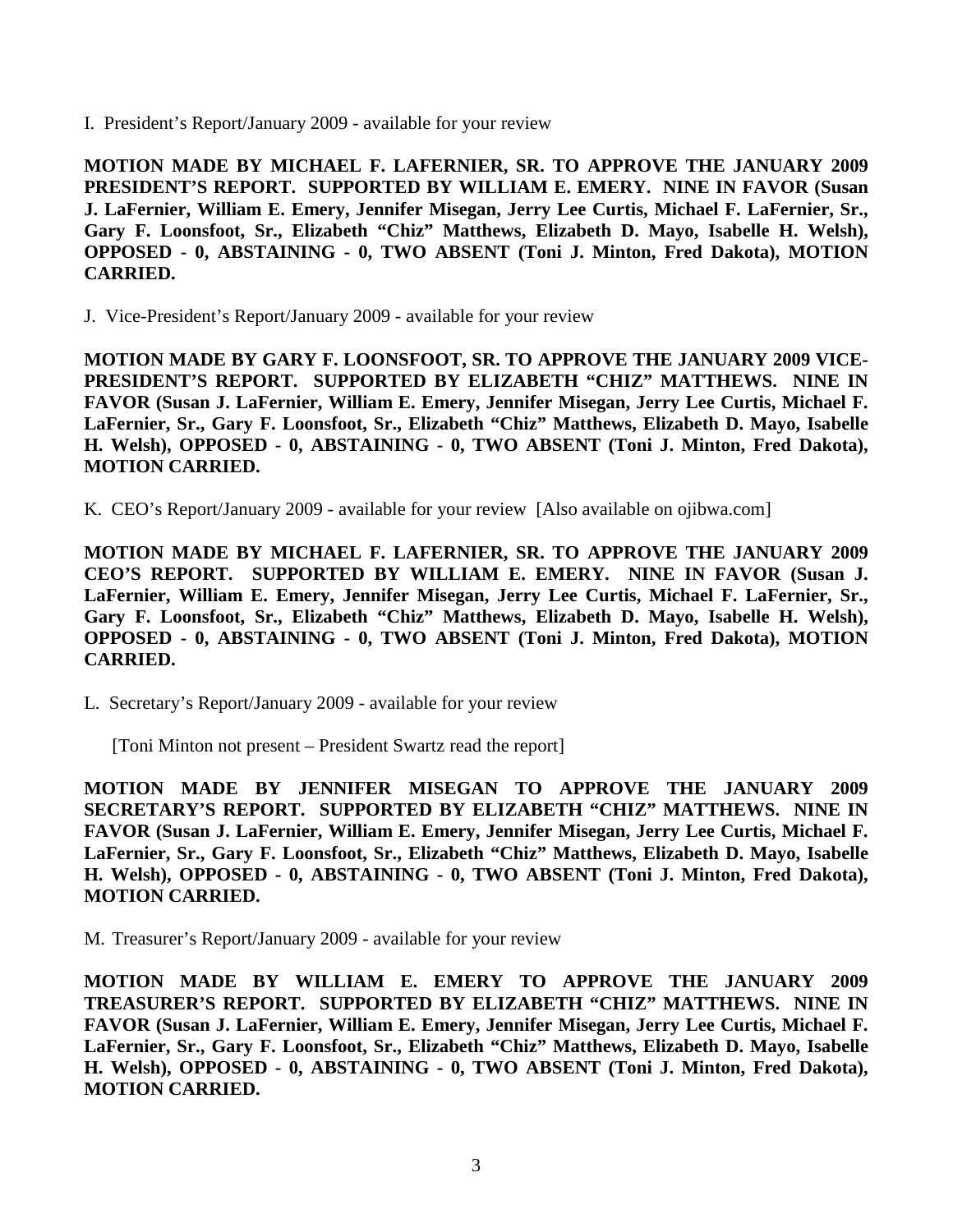N. Department Head Reports – December 2008

**MOTION MADE BY SUSAN J. LAFERNIER TO APPROVE THE DECEMBER 2008 DEPARTMENT HEAD REPORTS. SUPPORTED BY ELIZABETH "CHIZ" MATTHEWS. NINE IN FAVOR (Susan J. LaFernier, William E. Emery, Jennifer Misegan, Jerry Lee Curtis, Michael F. LaFernier, Sr., Gary F. Loonsfoot, Sr., Elizabeth "Chiz" Matthews, Elizabeth D. Mayo, Isabelle H. Welsh), OPPOSED - 0, ABSTAINING - 0, TWO ABSENT (Toni J. Minton, Fred Dakota), MOTION CARRIED.**

## **Break: 10:12 – 10:21 a.m.**

- O. Recognize Scheduled Delegation/Individuals:
	- 1. Susan LaFernier Comprehensive Plan The Tribe's comprehensive plan was approved in 2005. The Council met with the community and department heads. Susan would like to have a general community meeting for input. She will schedule a date to review the plan.
- P. New Business:
	- 1. Gary Loonsfoot, Sr. Committees Susan LaFernier and Peggy Minton are reviewing the committee lists. The Council would like to receive monthly reports or Minutes from each committee. The Council will hold a work session to organize a calendar.
	- 2. Warren C. Swartz, Jr., President Resolution KB-1651-2009 Reaffirmation of GLIFWC's PL 93-638-Mature Contract Status for its member Tribes – The Council had questions and concerns and asked the President to look into further.

**MOTION MADE BY JENNIFER MISEGAN TO POSTPONE RESOLUTION KB-1651-2009**  UNTIL THE CHAIRMAN HAS MORE TIME TO REVIEW. SUPPORTED BY GARY F. **LOONSFOOT, SR. EIGHT IN FAVOR (Susan J. LaFernier, Jennifer Misegan, Jerry Lee Curtis, Michael F. LaFernier, Sr., Gary F. Loonsfoot, Sr., Elizabeth "Chiz" Matthews, Elizabeth D. Mayo, Isabelle H. Welsh), OPPOSED - 0, ONE ABSTAINING (William E. Emery), TWO ABSENT (Toni J. Minton, Fred Dakota), MOTION CARRIED.**

3. Jennifer Misegan, Treasurer - Subscription to Bureau of Indian Affairs Budget Reports (Research Service) by Michael D. Hughes, Indian Affairs Consultant for one year.

**MOTION MADE BY MICHAEL F. LAFERNIER, SR. TO APPROVE THE PAYMENT OF \$1,200.00 FOR ONE YEAR FOR THE SUBSCRIPTION TO THE BUREAU OF INDIAN AFFAIRS BUDGET REPORTS BY MICHAEL D. HUGHES, INDIAN AFFAIRS CONSULTANT. SUPPORTED BY SUSAN J. LAFERNIER. NINE IN FAVOR (Susan J. LaFernier, William E. Emery, Jennifer Misegan, Jerry Lee Curtis, Michael F. LaFernier, Sr., Gary F. Loonsfoot, Sr., Elizabeth "Chiz" Matthews, Elizabeth D. Mayo, Isabelle H. Welsh), OPPOSED - 0, ABSTAINING - 0, TWO ABSENT (Toni J. Minton, Fred Dakota), MOTION CARRIED.**